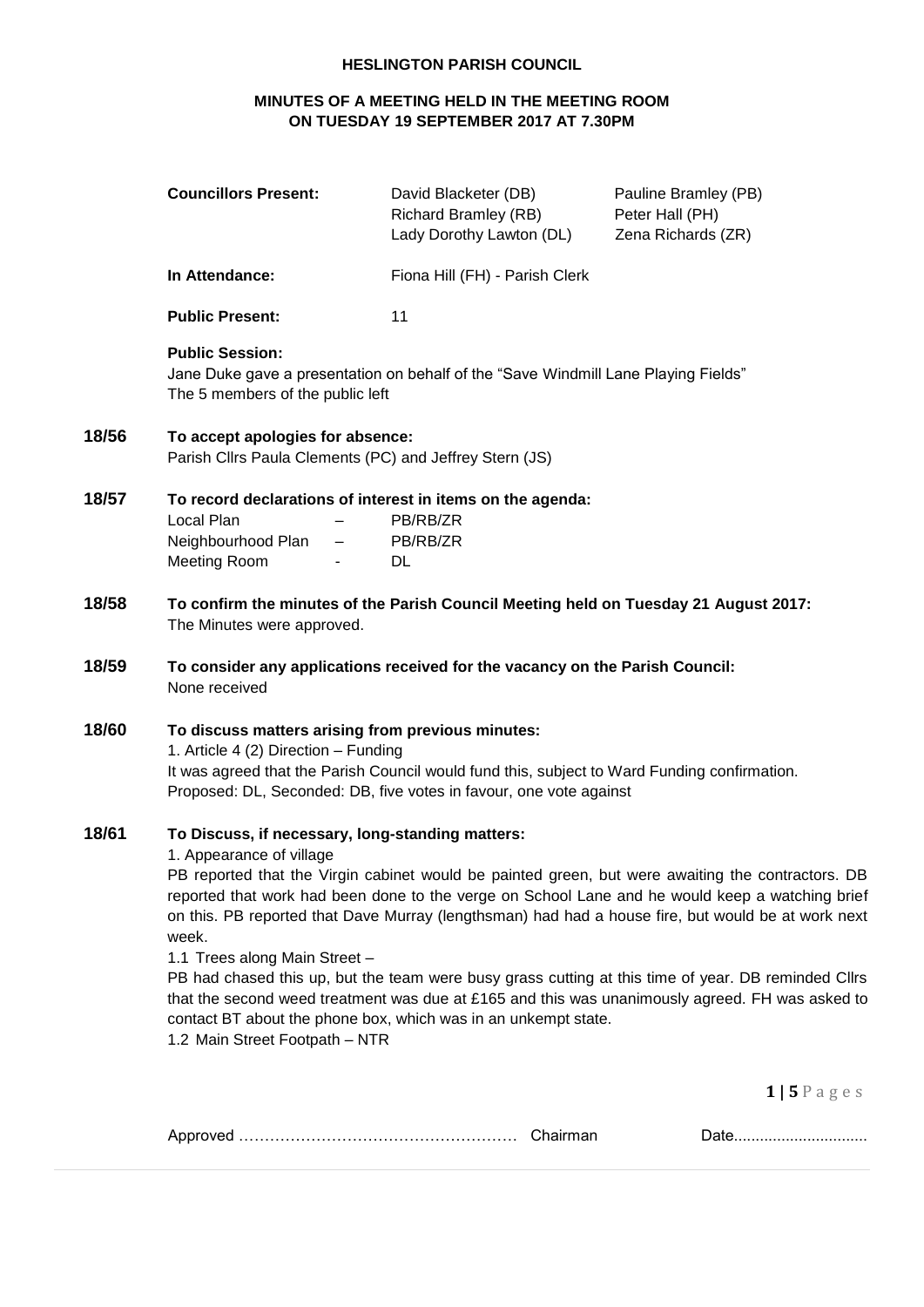1.3 Village Signs –

PB reported that these were in situ and it was unanimously agreed that they should be added to the Parish Council's asset register and insurance.

1.4 Dog Bin – Low Lane –

PB had met with CYC Officer at the site and location agreed. The householder was in agreement so the bin will be moved.

2. Highway Matters - NTR

3. City of York Council

3.1 Local Plan – FH had contacted KA to request a hard copy of the consultation documents

3.1.1 York St John Playing Fields, Windmill Lane

See Public Session – The Parish Council would discuss this as part of the Local Plan at the next meeting.

3.2 CYC Community Governance Review –

FH was asked to contact the CYC Chief Executive and no update had been received from Andrew Flecknor.

3.4 Rights of Way –

Cllrs agreed that the maps appeared to be correct, so this item could be removed from the agenda.

4. University of York

4.1 Antisocial Behaviour –

Neither University nor residents want a repeat of the last academic year student's behaviour.. Strategies put in place last term will remain and the University will continue to monitor.

Residents were asked to report any incidences to the University and PC

5. Neighbourhood Planning

DB circulated a financial report. DB gave a progress update. All surveys had been completed and the responses were being collated. The consultant has identified policies that would shape the template. The working group are currently looking for volunteers to write the draft. This would give a tangible document to which a public meeting could be arranged. The University would sit within the N.P., but will have their own policies. The themes and key issued would be available at the next Parish Council meeting, as the draft writing will be underway.

6. Major Events - Yorkshire Marathon – Sun08Oct17

The race begins/finishes at the University and most of the local roads would be closed. Residents should have been informed, but they had not. FH would contact the race committee to point this out. 7. Communication-

- Website – PB reported that this was progressing well and the draft had been circulated

- Newsletter – NTR

# **18/62 To receive any matters raised by members of public:**

The Parish Council was presented with a petition with 121 signatures objecting to the planning application at Little Hall. FH would forward this to CYC.

## **18/63 To report and make relevant recommendations on new planning applications:**

Letter A:We support the application

Letter B: We have no objections

Letter C: We do not object but wish to make comments or seek safeguards as set out overleaf Letter D: We object on the planning grounds set out overleaf

1. 17/01867/FUL Little Hall )

2. 17/01868/LBC Little Hall )

Letter D: We object on the planning grounds set out overleaf Proposed: RB, Seconded: DB, Unanimous

**2 | 5** P a g e s

|--|--|--|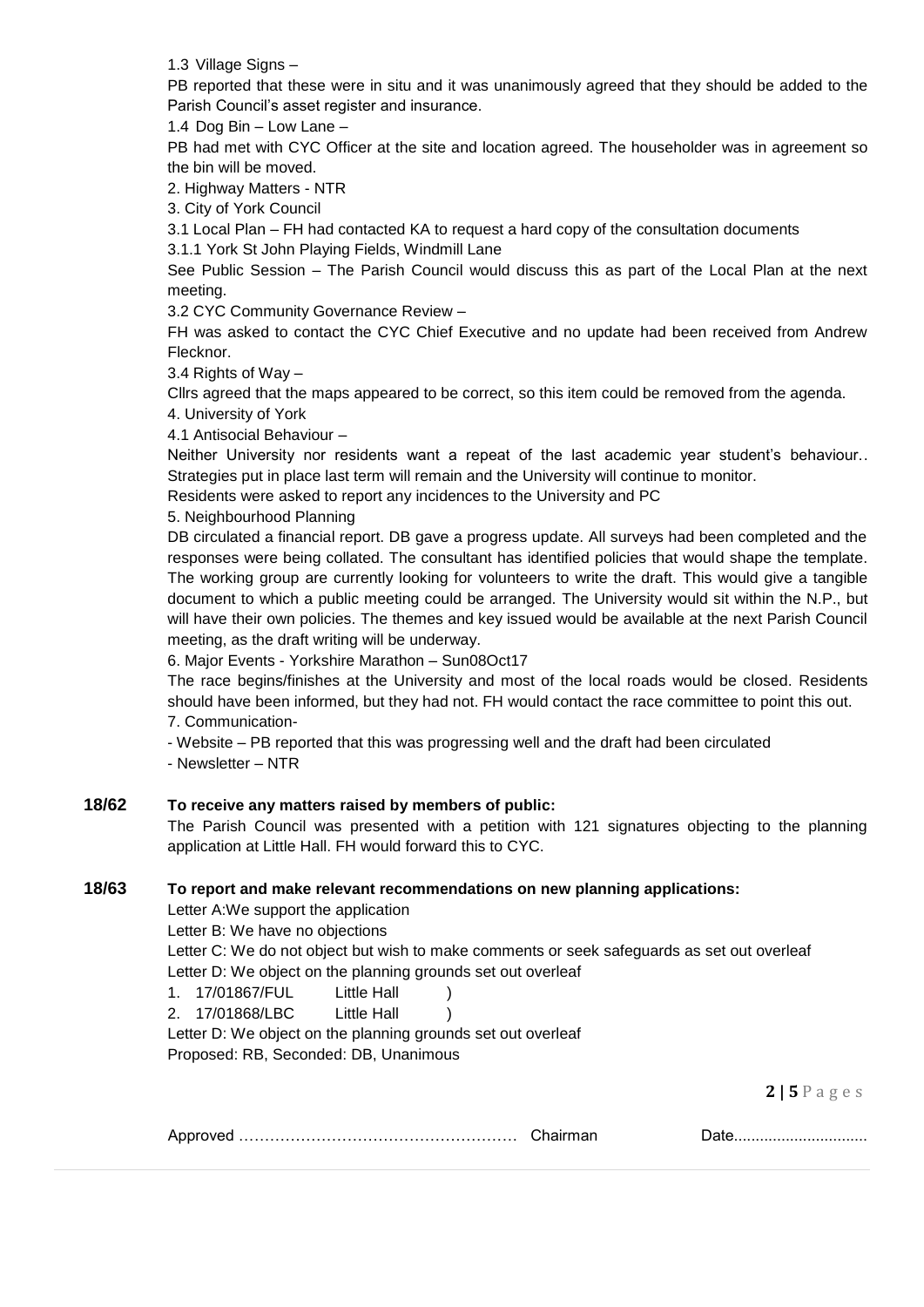The Parish Council has no issues with the proposed conversion of the existing buildings to a 3-bed residence. Indeed it appears that this development is unlikely to be seen from the Main Street. However, the Parish Council has serious concerns about the proposal to establish a secondary access, by demolishing the boundary wall and hard landscaping Main Street grass verges.

The Parish Conservation Area is designated to protect Heslington's architectural quality and historical character. The Village Design Statement (VDS) specifically acknowledged the importance of Main Street [South], with its strong line of building frontages, and how its walls of clamp-fired dark red/brown brickwork underpin the historic built environment.

The Parish Council feel there is no justification to destroy a historic wall for secondary access to Little Hall, when shared-access entrances are a common feature throughout the village. Indeed the supporting documents confirm that all services to the barn conversion will be installed along the existing gravel driveway to the main house. So why not vehicular access also?

The proposed 3m wide driveway will open directly onto a popular footpath with risks to pedestrian traffic. The VDS explicitly refers to the fact that wide green verges in Heslington should be preserved and action taken to prohibit action that may damage them. Any driveway will compromise this essential characteristic of Main Street [South].

The Planning Application supporting reports suggest that "the creation of a new vehicular access to the rear will have a neutral impact on the site and the setting of the buildings...and the wide grass verge that adds to the rural character of the village will be only marginally affected." These statements show disregard for the conservation of the village and its historic built environment. Indeed the danger is that an important precedent could be set which would allow further incursions into the important green verges.

It is for the reasons above the Parish Council object to this application.

3. 17/01914/FUL Heslington Campus East Letter B: No Objection, Unanimous

4. 17/01915/ADV Heslington Campus East ) 5. 17/01918ADV Heslington Campus East ) Letter D: Objects to these applications due to light pollution, noise and loss of visual amenity, Unanimous

6. 17/02144/TCA East of Peel Close Letter D: Objects to this application as the descriptions are incorrect and the logic is flawed. Unanimous

**18/64 To report planning decisions by City of York Council:** None

The rest of the members of the public left the meeting.

#### **18/65 To receive reports from representatives of following outside bodies:**

- 1. Ward Councillors NTR (No report received)
- 2. North Yorkshire Police NTR (No report received)
- 3. Heslington East Community Forum NTR

**3 | 5** P a g e s

|  |  | <u> UUW</u> |
|--|--|-------------|
|--|--|-------------|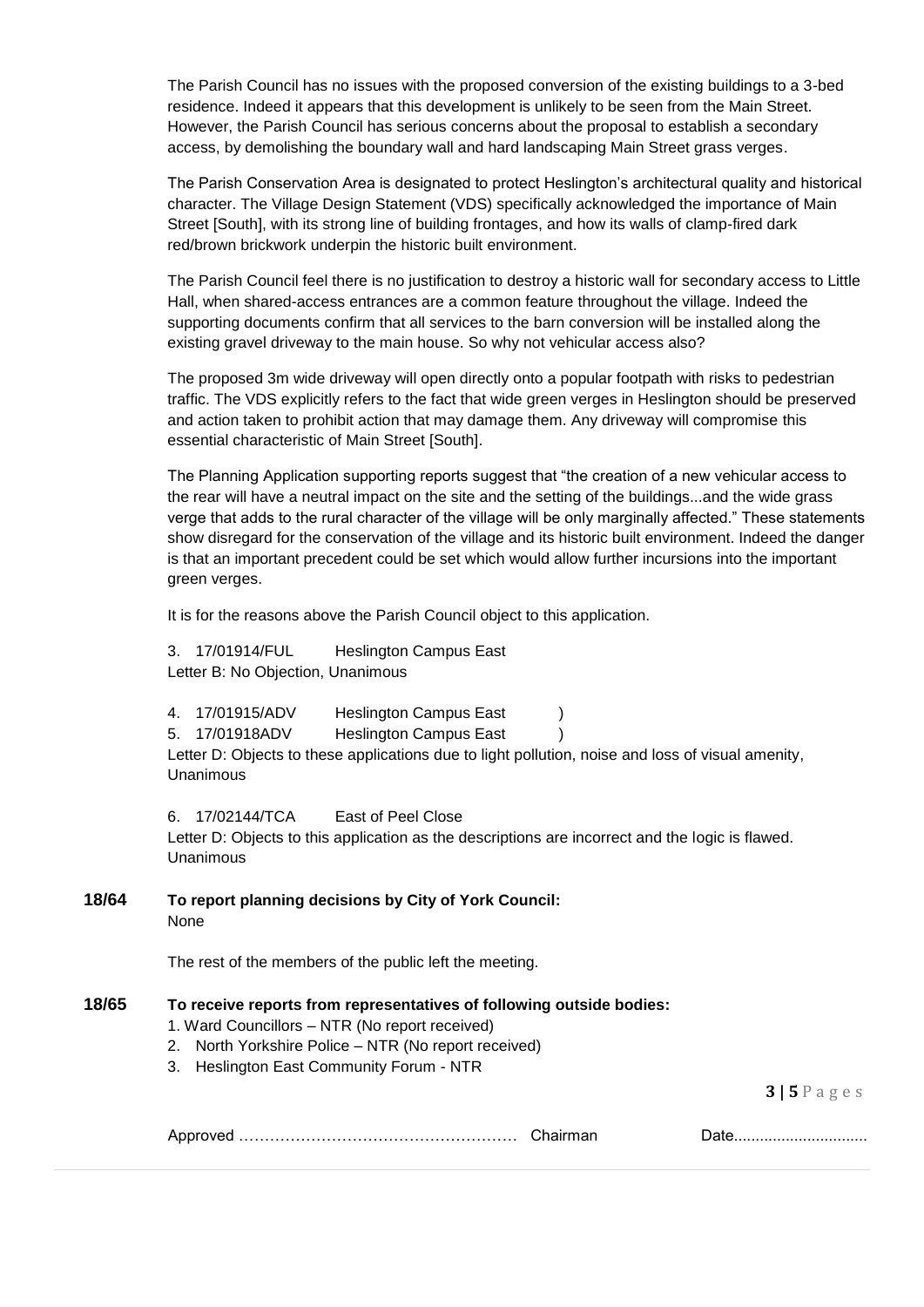4. Good Neighbours Forum - The University is updating the Master Plan and would like to meet with HPC Oct/ Nov. The NP working group could be invited. By 2020 hope to provide on campus accommodation for another 1000-1200 students.

5. Ouse and Derwent Drainage Board – NTR

- 6. Sports Field NTR
- 7. York Environment Forum- NTR
- 8. Alms Houses NTR
- 9. The Meeting Room NTR.
- 10. Fulford & Heslington Ward NTR

### **18/66 To receive any new correspondence received by the council:**

1. Heslington Church – Grant Application

It was agreed to give a grant of 200.00, 5 votes in favour, 1 vote against

- Resignation Mrs Paula Clements had written to resign from the Parish Council following her house move. DL was elected as vice-chairperson.
- **18/67 To receive matters raised by members:**

None

#### **18/68 To discuss matters raised by Parish Clerk/Responsible Financial Officer:**

1. Bookkeeping records for year ending 31 Mar 18 to date

FH circulated the bank reconciliation as at  $8<sup>th</sup>$  September 2017 with a balance of £24281.54 and an income & expenditure report

2. Internal Control Checks

These were conducted and the report is on file

3. Property/Assets Checks

These should be conducted throughout the year and Cllrs would discuss further

4. Internal/External Audit Report

FH reported that the Annual Return had been received back; there were not concerns, but a comment about risk management.

4. Matters raised with/by Yorkshire Local Councils Association (YLCA)

4.1 Internal Audit – FH listed matters raised in other audits, to be considered:

Internal Control Checks should be done more frequently and clearly evidenced

Council Interests should be linked via website to CYC website

Powers must be identified if General Power of Competence not adopted

Delegated Powers should be discussed and further advice had been received

Insurance annual review should evidence more than one quote

Reserves policy adopted but now actioned, so to be discussed when setting budget and precept

Payroll, all documents should be printed – payslips, P32s and P60s

Agenda copies should be held on file

Pension should be obtained regarding ongoing updates post Dec. of Comp.

Finance reports – bank balance should be recorded in the minutes

General Power of Competence – if adopted, compliance evidence should be on file

4.2 Standing Orders – The tailored draft was adopted and signed by the Chairperson

4.3 Risk Management

4.3.1 Financial Risk Assessment – This was adopted and signed by the Chairperson

4.4 Transparency Code Funding – FH reported that the amended application had been submitted. Cllrs discussed purchases using the existing funding. FH had circulated some pricings. Cllrs agreed to go ahead and purchase a laptop (guide price £499.00). Cllrs felt the purchase of Office 365 Personal

**4 | 5** P a g e s

| ענ |  |
|----|--|
|    |  |